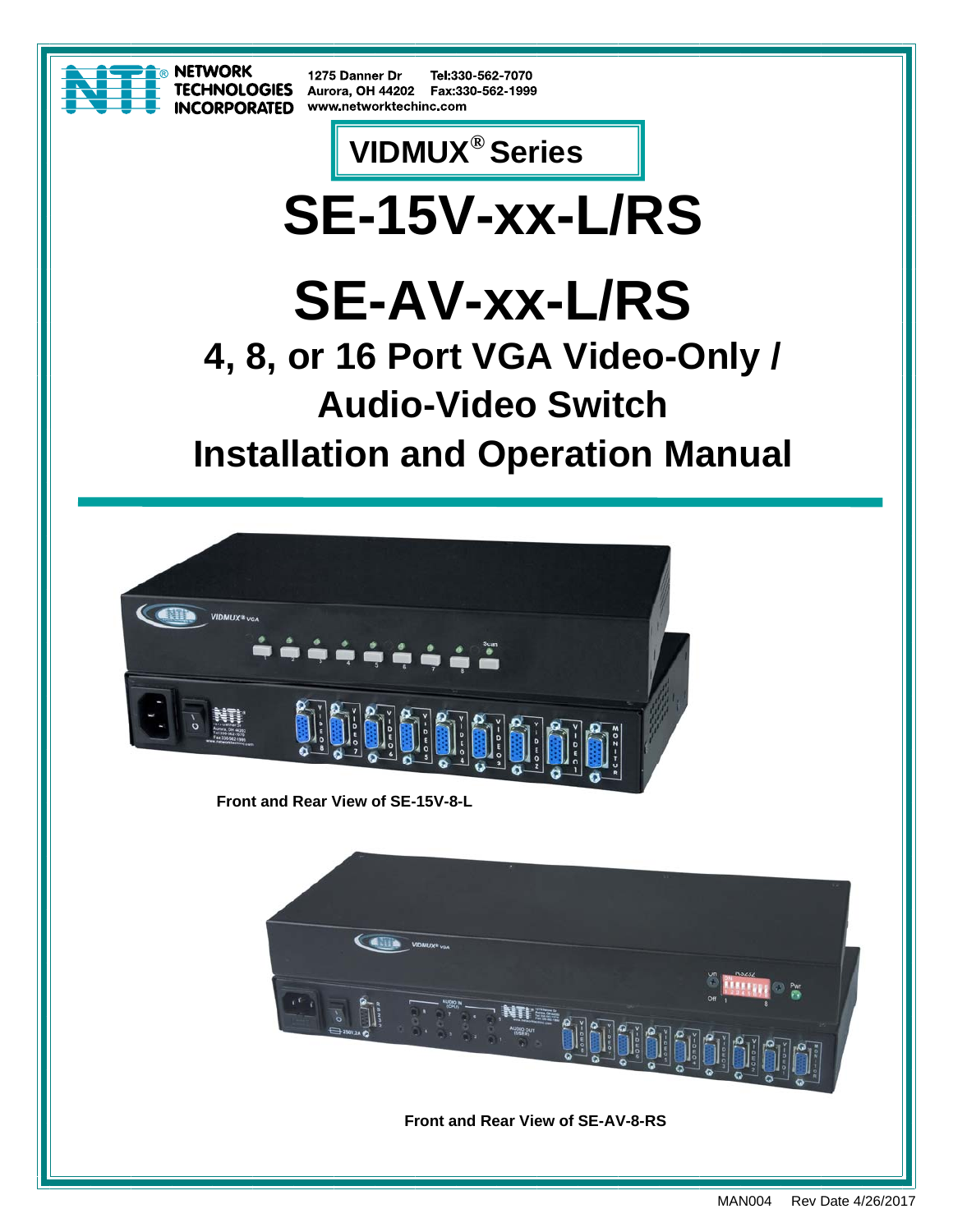#### **TRADEMARK**

VIDMUX is a registered trademark of Network Technologies Inc in the U.S. and other countries.

#### **COPYRIGHT**

Copyright © 1998, 2017 by Network Technologies Inc. All rights reserved. No part of this publication may be reproduced, stored in a retrieval system, or transmitted, in any form or by any means, electronic, mechanical, photocopying, recording, or otherwise, without the prior written consent of Network Technologies Inc, 1275 Danner Drive, Aurora, Ohio 44202.

#### **CHANGES**

The material in this guide is for information only and is subject to change without notice. Network Technologies Inc reserves the right to make changes in the product design without reservation and without notification to its users.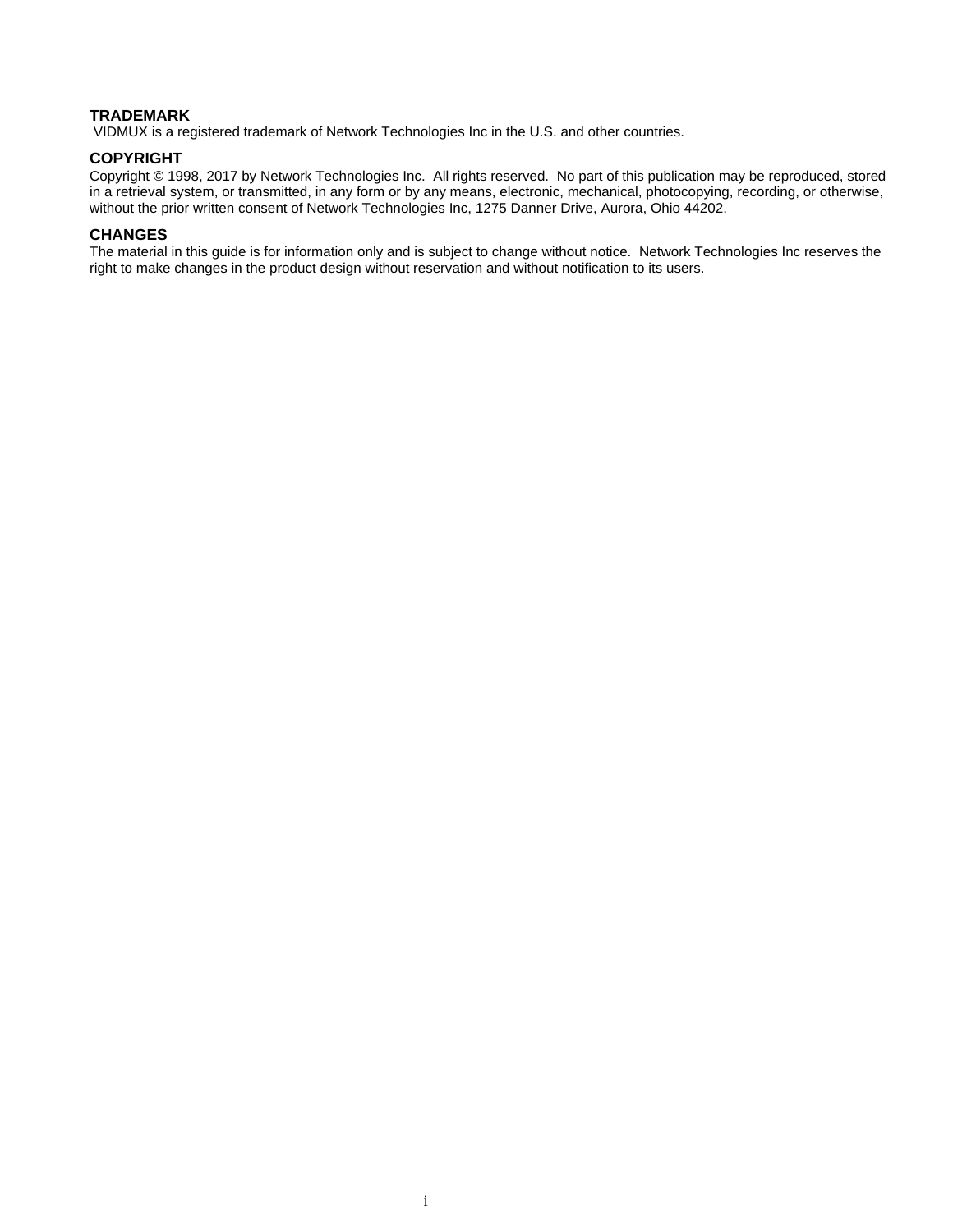## **TABLE OF CONTENTS**

## **TABLE OF FIGURES**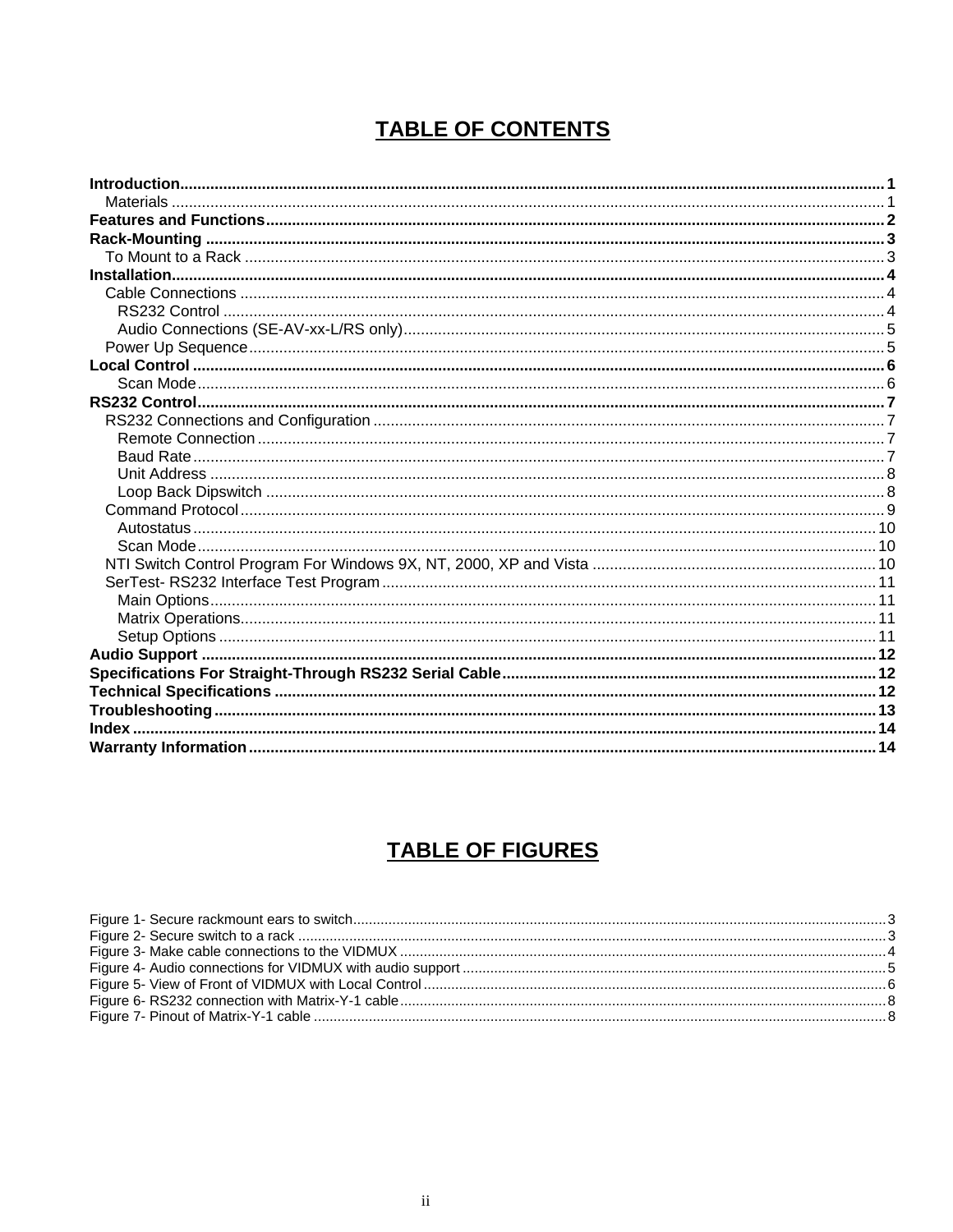## <span id="page-3-0"></span>**INTRODUCTION**

The VIDMUX<sup>®</sup> VGA video switch enables up to 4/8/16 video sources to be connected to a single video monitor, projector or plasma screen. VIDMUX Switches are made with either local video connection control with push buttons on the VIDMUX switch, or with remote video connection control with an RS232 connection port on the VIDMUX switch.

Models covered by this manual include:

| SE-AV-8-RS | SE-15V-4-L | SF-15V-8-L | SE-15V-16-L SE-AV-4-L | SE-AV-8-L | SE-AV-16-L  |
|------------|------------|------------|-----------------------|-----------|-------------|
|            |            |            |                       |           | SE-AV-16-RS |

**Legend:** 

-15V= Switches with video-only support

-AV= Switches with video and audio support

-L = Switches support local video connection control

-RS= Switch supports remote video connection control (RS232)

#### **Features:**

- Compatible with PCs, SUNs and MACs with VGA video.
- Eliminate redundant monitors.
- Ideal for classrooms and boardrooms.
- Interconnect NTI switches & splitters for complex applications.
- Crisp and clear 1920 x 1200 video resolution at 60Hz

## <span id="page-3-1"></span>**Materials**

Materials Included with this kit:

 $\triangleright$  NTI SE-15V-4/8/16-L/RS 4,8, or 16 port VGA Video-only Switch

**or** *or* 

- $\triangleright$  NTI SE-AV-4/8/16-L/RS 4,8, or 16 port VGA Audio-Video Switch
- $\triangleright$  Line cord- country specific
- VEXT-3-MM 3 foot 15HD male to 15HD male video cable
- $\triangleright$  SA-3-MM 3 foot 3.5mm plug-to-plug stereo audio cable (models with audio support only)
- $\geq$  2- Rack-mount ears (4 and 8 port models only)
- $\geq 6$  #6-32x3/16" screws (for attachment of ears on 4 and 8 port models)
- $\triangleright$  4- rubber feet (4 and 8 port models only)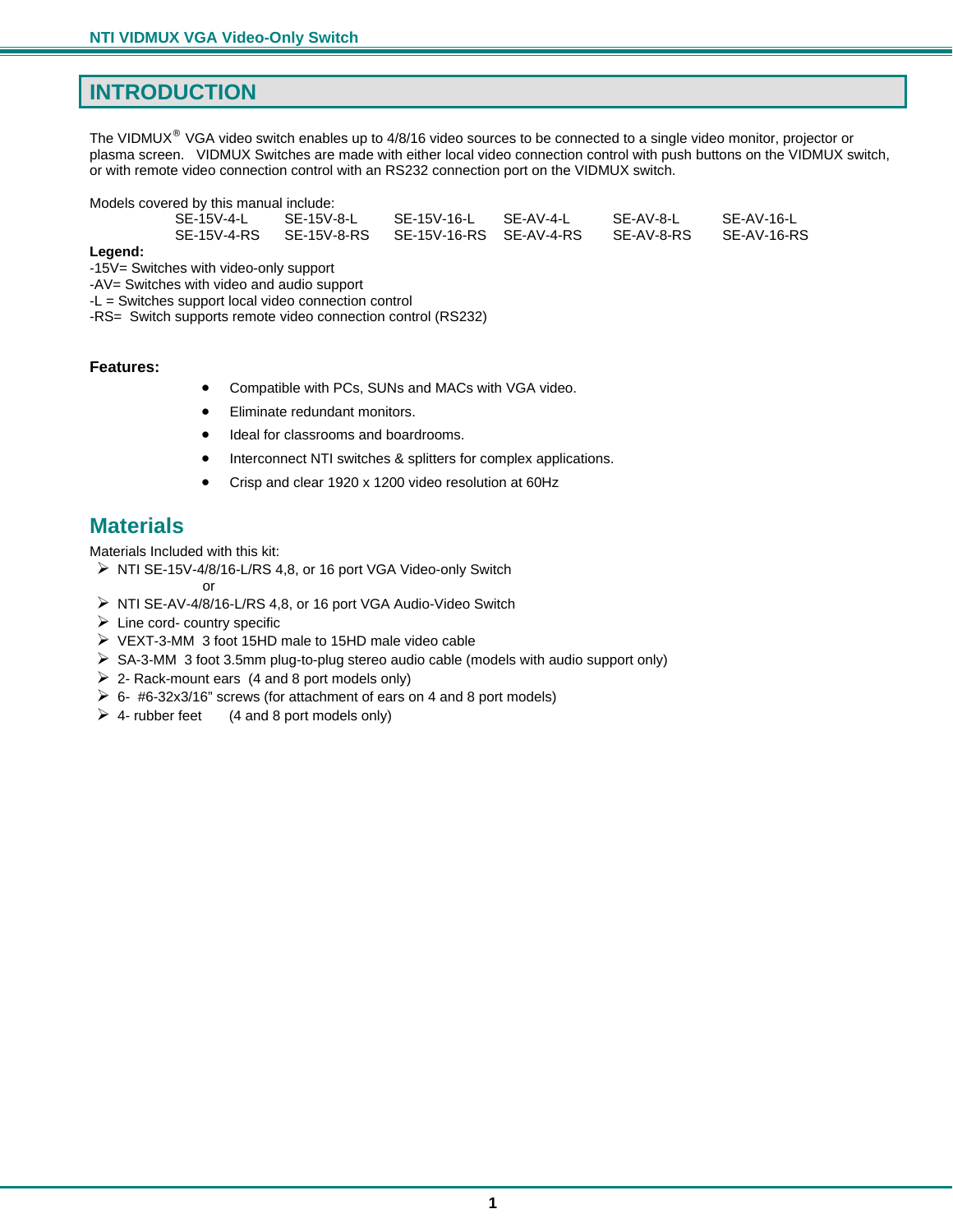## <span id="page-4-0"></span>**FEATURES AND FUNCTIONS**



- 1. **IEC Cord Connector** for attachment of the country-specific power cord
- 1a. **IEC Connector w/Built-in 2A 240VAC Replaceable Fuse** for attachment of the country-specific power cord (only in models with audio support)

**1a 2 3 10 11 4 5**

- 2. **Power switch** used to power the VIDMUX ON/OFF
- 3. **RS232** 9DB female connector- for attachment of a serial cable for RS232 control (only on models ending in "-RS")
- 4. **Video-x-** 15HD female connectors- for connection of video cable from video source(s)
- 5. **Monitor** 15HD female connector- for connection of video cable from user monitor
- 6. **CPU Buttons & LEDs** used to select and indicate connection to desired video source (only on models ending in "-L" )
- 7. **Scan Button & LED** used to toggle Scan mode ON and OFF (only on models ending in "-L" )
- 8. **RS232 Dip switches** for configuring RS232 control connection (only on models ending in "-RS")
- 9. **Pwr LED** to indicate power has been applied to the VIDMUX (only on models ending in "-RS")
- 10. **Audio IN (CPU)** 3.5MM Jack-for connection of audio cables from audio sources (only in models with audio support)
- 11. **Audio OUT (USER)** 3.5MM Jack- for connection of audio cables to audio output devices (speakers)(only in models with audio support)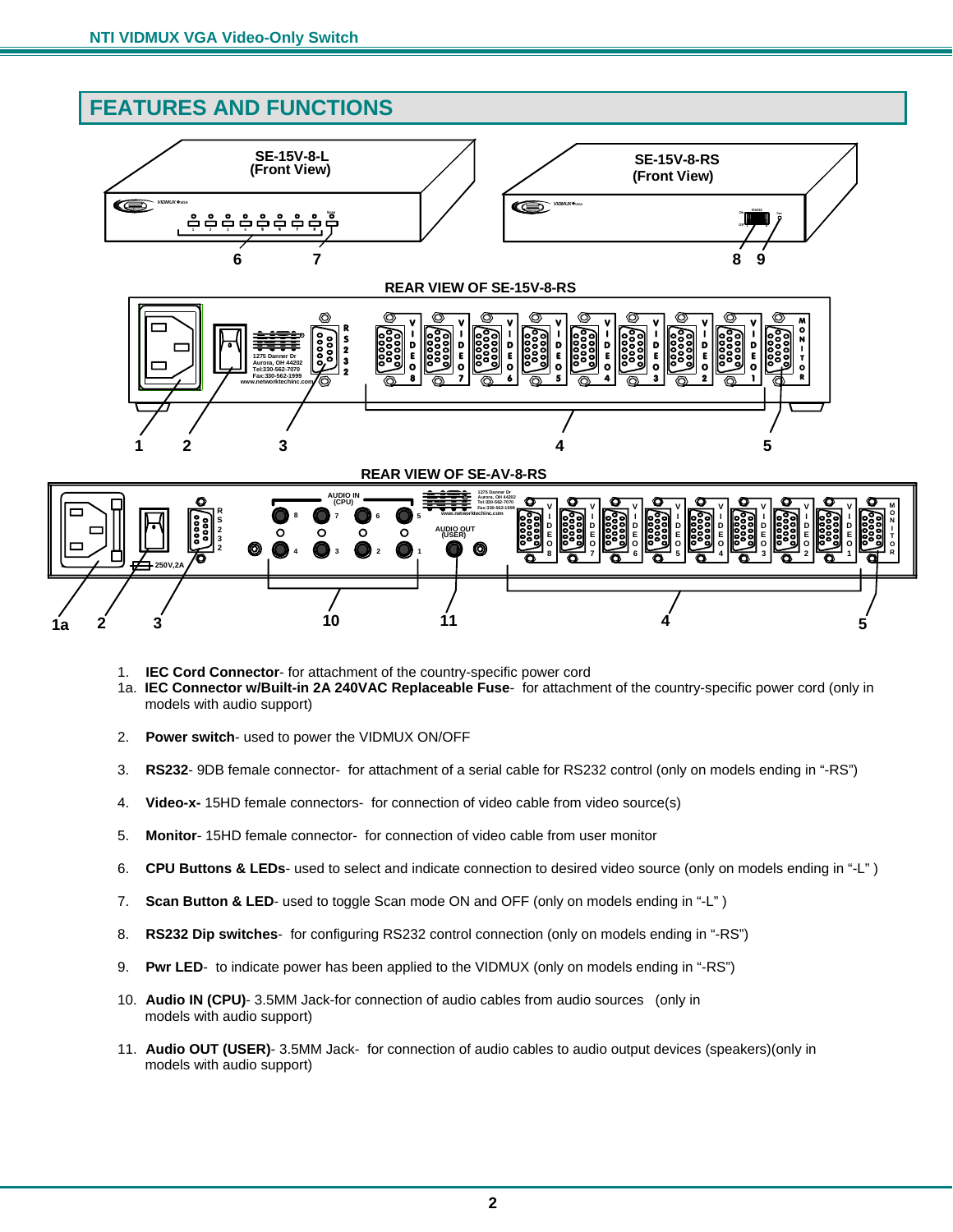#### <span id="page-5-0"></span>**RACK-MOUNTING**

This NTI switch was designed to be mounted to a rack or to set on a desktop. It includes rackmount ears to make attachment to a rack easy, and rubber feet to be applied to the bottom of the case if it will instead sit on a flat surface. If this will sit on a flat surface, simply apply the rubber feet to the bottom of the case in each of the 4 corners.

## <span id="page-5-1"></span>**To Mount to a Rack**

1. Attach the ears to the switch using the 6-32x3/16" flat Phillips-head screws (6) provided as shown in the illustration below. The holes in the ears should line up with pre-threaded holes in the sides of the NTI switch. Tighten the screws securely.



 **Figure 1- Secure rackmount ears to switch**

- <span id="page-5-2"></span>2. Install 4 captive nuts (not provided) to the rack in locations that line up with the holes in the mounting ear on the NTI switch.
- 3. Secure the NTI switch to the rack using four screws (typically #10-32 x ¾"- not provided). Each screw should be of sufficient length to go completely through the NTI mounting ear, rack frame and fully engage all threads in the captive nut. Be sure to tighten all mounting screws securely.
- 4. Attach all cables securely to the switch and where necessary supply adequate means of strain relief for cables.



<span id="page-5-3"></span> **Figure 2- Secure switch to a rack**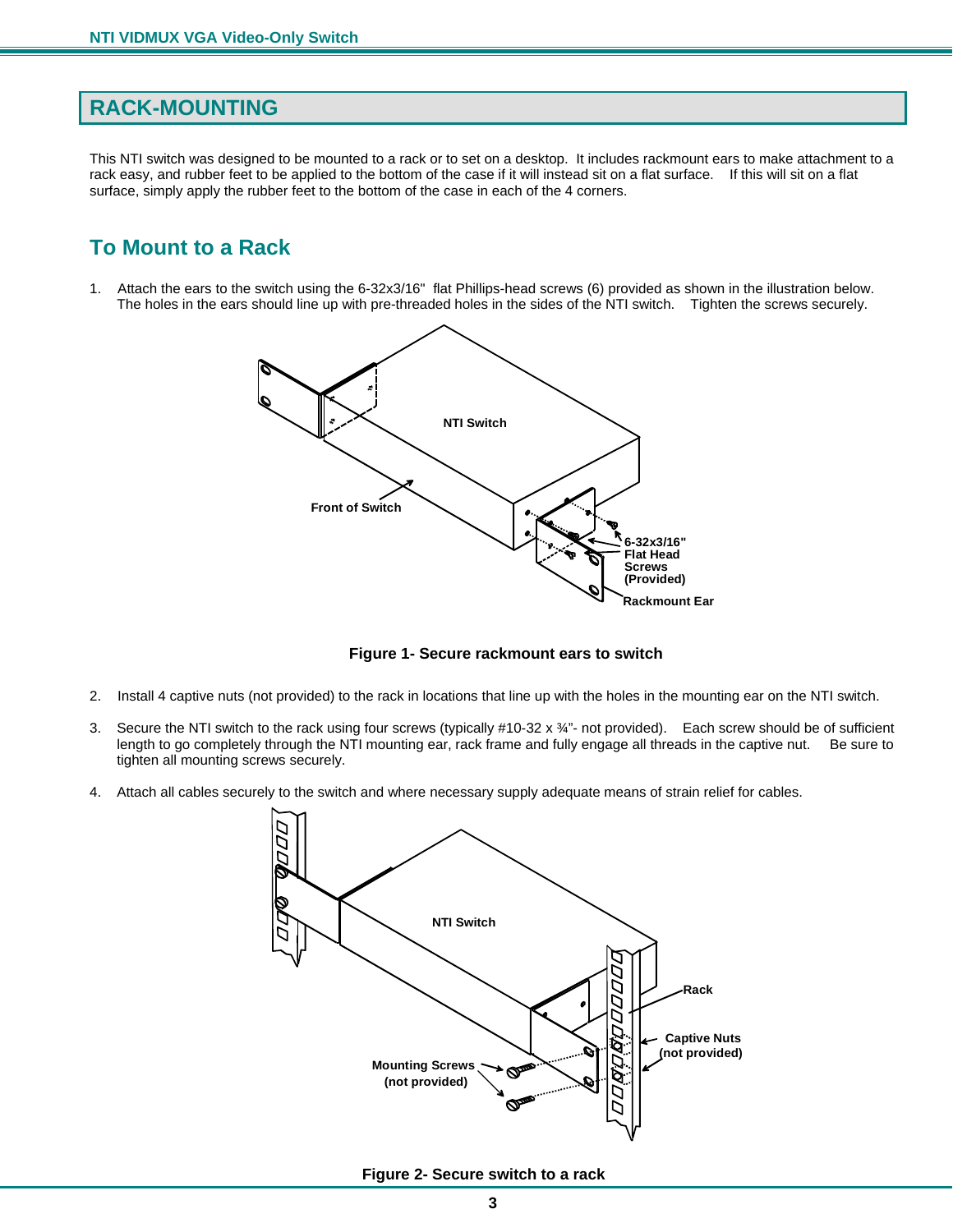<span id="page-6-0"></span>

 **Figure 3- Make cable connections to the VIDMUX**

## <span id="page-6-3"></span><span id="page-6-1"></span>**Cable Connections**

- 1. Turn OFF power to video source(s) and monitor(s).
- 2. Connect the supplied VEXT-3-MM cable between the video port on a video source and the "VIDEO 1" connector on the VIDMUX.
- 3. Connect video cables from additional video sources to the remaining "VIDEO x" ports on the VIDMUX.

#### *FYI: Additional VEXT cables are available from NTI in 1.5, 3, 6, 10, 15, 25, 35, 50, 75 and 100 foot lengths.*

- 4. Connect VGA monitor to the "MONITOR" connector on the VIDMUX.
- 5. Connect the IEC power cord to the IEC connector.

#### <span id="page-6-2"></span>**RS232 Control**

#### **(Applicable to models ending in "-RS" only)**

RS232 control can be achieved using a separate user terminal or CPU with a terminal program. To make a terminal connection, connect a serial cable (specifications on page 12) between the user terminal and the 9 pin DIN female connector on the VIDMUX labeled "RS232". (See Fig. 3)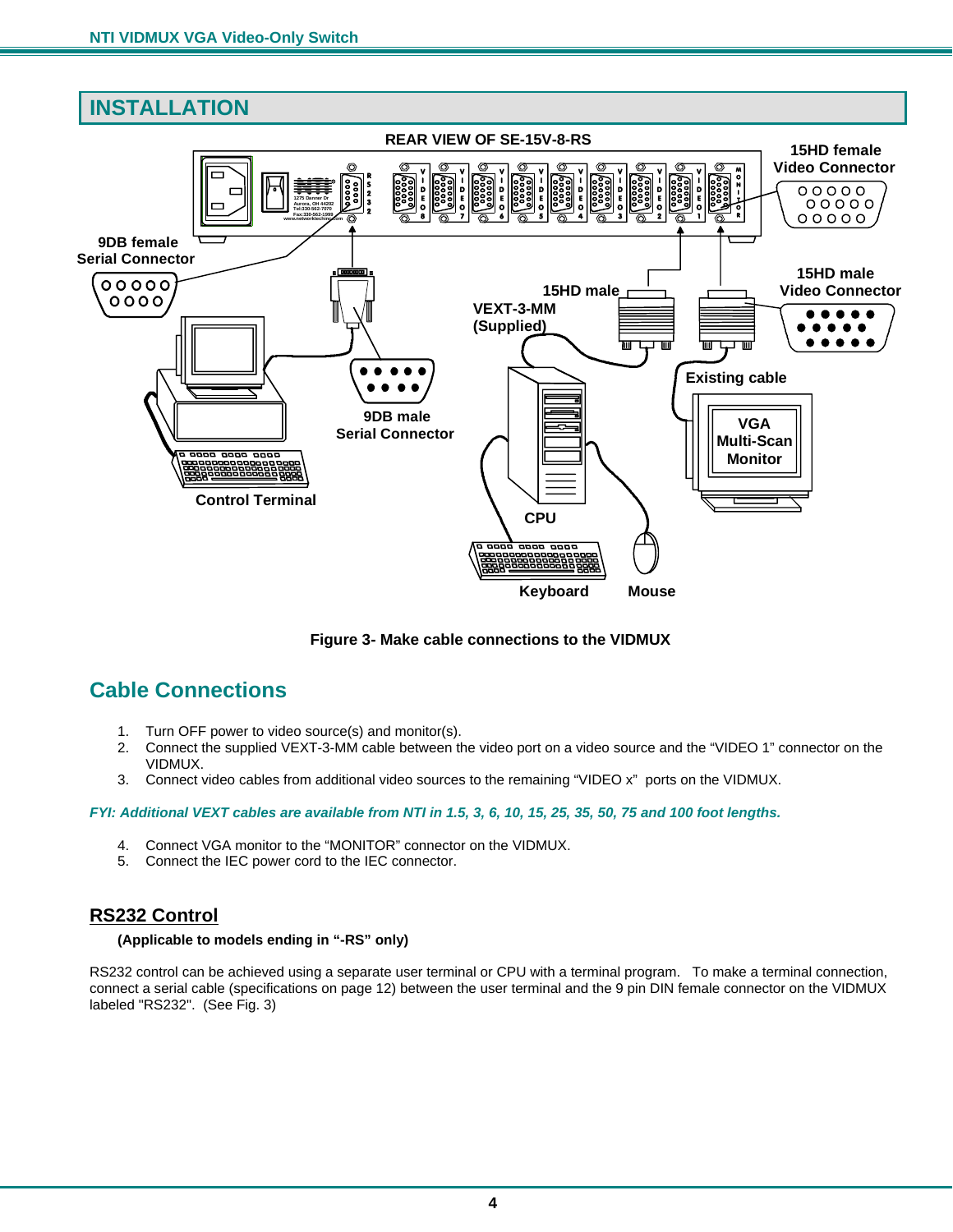#### <span id="page-7-0"></span>**Audio Connections (SE-AV-xx-L/RS only)**

Models with audio support (SE-AV-xx-L/RS) have 3.5mm jacks for connection to audio sources ("AUDIO IN" ) and an audio output device ("AUDIO OUT").

1. Connect an audio output device (speakers) to the "AUDIO OUT" port on the VIDMUX.

2. Connect the supplied SA-3-MM cable from the audio port on the CPU to the "AUDIO IN" port on the VIDMUX.

*FYI: Additional SA-xx-MM cables are available from NTI in 6,10, 15, 25, 35, 50 and 100 foot lengths.* 





## <span id="page-7-2"></span><span id="page-7-1"></span>**Power Up Sequence**

- 1. Power ON the VIDMUX.
- 2. Power ON the user monitor.
- 3. Power ON each video source connected.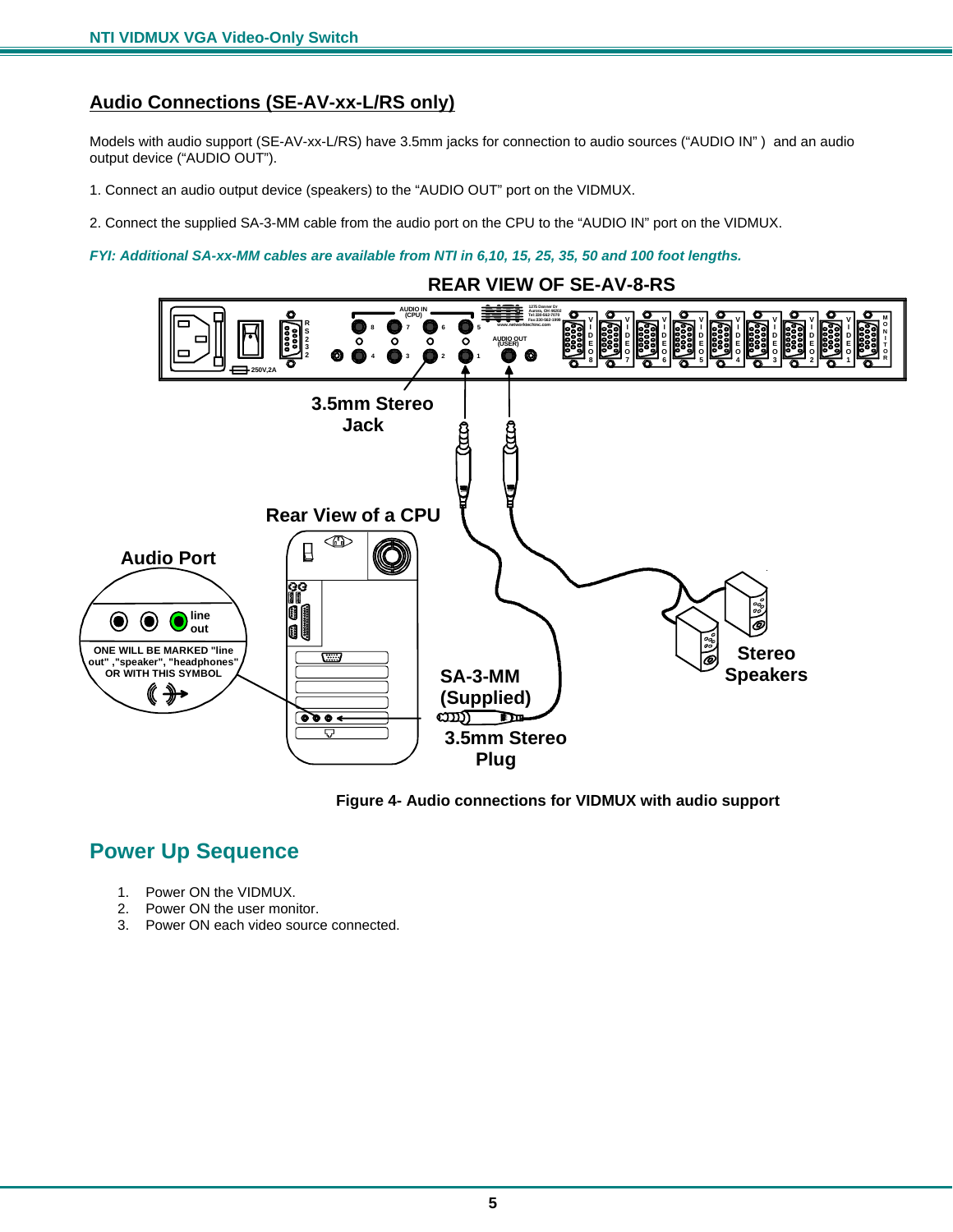## <span id="page-8-0"></span>**LOCAL CONTROL**

#### *Note: RS232 Control is not available when the Local Control option is present.*

The VIDMUX with model number ending in "-L" is equipped with switches for local control over video connections between the user and the connected video source. With a video source connected to a numbered video port on the rear of the VIDMUX, simply press the button associated with the video source to view the video from that video source on the user's monitor. As long as the VIDMUX is not in Scan Mode (below), the user will remain connected until another button in pressed.



**Figure 5- View of Front of VIDMUX with Local Control** 

#### <span id="page-8-2"></span><span id="page-8-1"></span>**Scan Mode**

Models with Local Control also have the feature Scan Mode. Scan Mode causes an output port to automatically switch from one input port to the next consecutive input port after a 5 second pause. If a video source is connected to the input port, the video will be viewed for 5 seconds before switching again. Port switching will continue indefinitely and no ports will be skipped, whether there are video sources connected to them or not.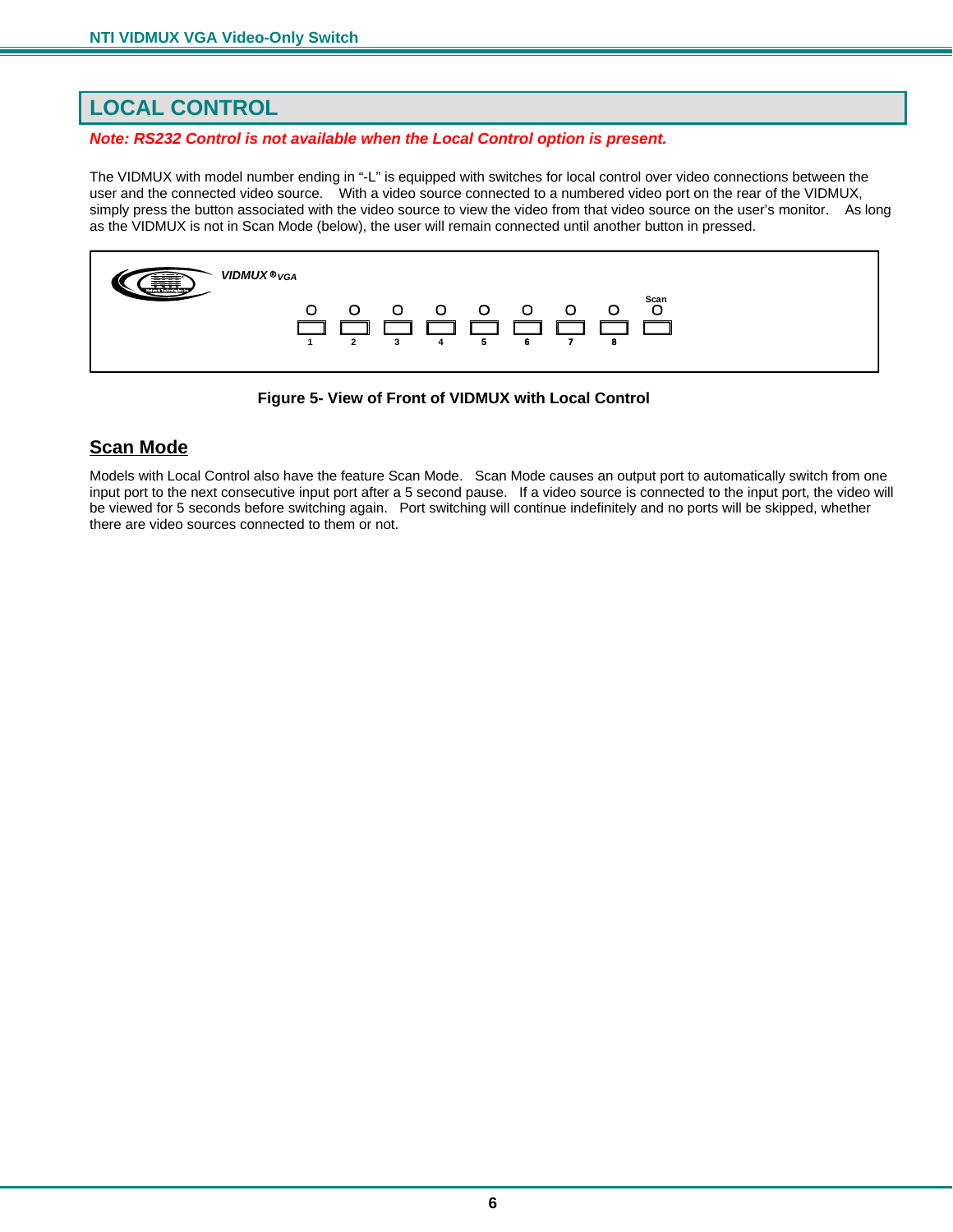## <span id="page-9-0"></span>**RS232 CONTROL**

*Note: Local Control is not available when the RS232 Control option is present.* 

## <span id="page-9-1"></span>**RS232 Connections and Configuration**

Models ending in "-RS" include a 9DB female serial connector on the rear of the switch for connection to a terminal or device with a terminal program. Using a cable wired straight-through (not "null modem" –see specs on page 11), connect a terminal to the VIDMUX and configure the terminal program. Configure the terminal program and VIDMUX for a baud rate between 300 and 9600 as instructed below.

#### <span id="page-9-2"></span>**Remote Connection**

The RS232 Interface is designed to meet the RS232C standard and can be controlled from any CPU or other controller with an RS232 communications port. The pin-out for the 9DB connector on the unit is as follows:

On the 9DB female connector, pins 1 (DCD), 4 (DTR), and 6 (DSR) are shorted and pins 7 (RTS) and 8 (CTS) are shorted. Therefore, host handshaking is bypassed and TXD and RXD are the only active signals. A straight-through 9DB serial cable **(not null modem- see specifications on page 12**) will work for most CPUs. To daisy chain multiple units, a Matrix Y-1 cable is used (see page 8) for each VIDMUX in the chain.

#### **RS232 CONNECTOR (9DB FEMALE)**

| <b>PIN</b>     | <b>SIGNAL</b> | <b>FUNCTION</b>             |
|----------------|---------------|-----------------------------|
| 1              | CD            | <b>Carrier Detect</b>       |
| 2              | <b>TXD</b>    | Transmit data (RXD at host) |
| 3              | RXD           | Receive data (TXD at host)  |
| 4              | DTR           | Data terminal ready         |
| 5              | <b>GND</b>    | Signal ground               |
| 6              | <b>DSR</b>    | Data set ready              |
| $\overline{7}$ | <b>RTS</b>    | Request to send             |
| 8              | <b>CTS</b>    | Clear to send               |
| 9              |               | No connection               |

#### <span id="page-9-3"></span>**Baud Rate**

The baud rate can be changed either using the RS232 Command Protocol (page 8) or by powering down the unit, changing the 8 position RS232 dip switch on the front of the VIDMUX, and then powering back up. The table below shows how to set the baud rate. The default positions are 2,3 and 4 ON as shown in gray.)

*Note: The baud rate as configured by the dip switches will be the set baud rate each time the VIDMUX is power cycled, regardless of what the baud rate is changed to via the RS232 Command Protocol.* 

| <b>DIP SWITCH</b> |     |     | <b>BAUD RATE</b> |
|-------------------|-----|-----|------------------|
| 4                 | 3   | 2   |                  |
| <b>OFF</b>        | OFF | OFF | 300              |
| OFF               | OFF | ΟN  | 600              |
| OFF               | OΝ  | OFF | 1200             |
| OFF               | ΟN  | ΟN  | 2400             |
| ON                | OFF | OFF | 4800             |
| ON                | OFF | OΝ  | 9600             |
| ON                | ОN  | OFF | (default)        |
|                   | ЭN  |     |                  |

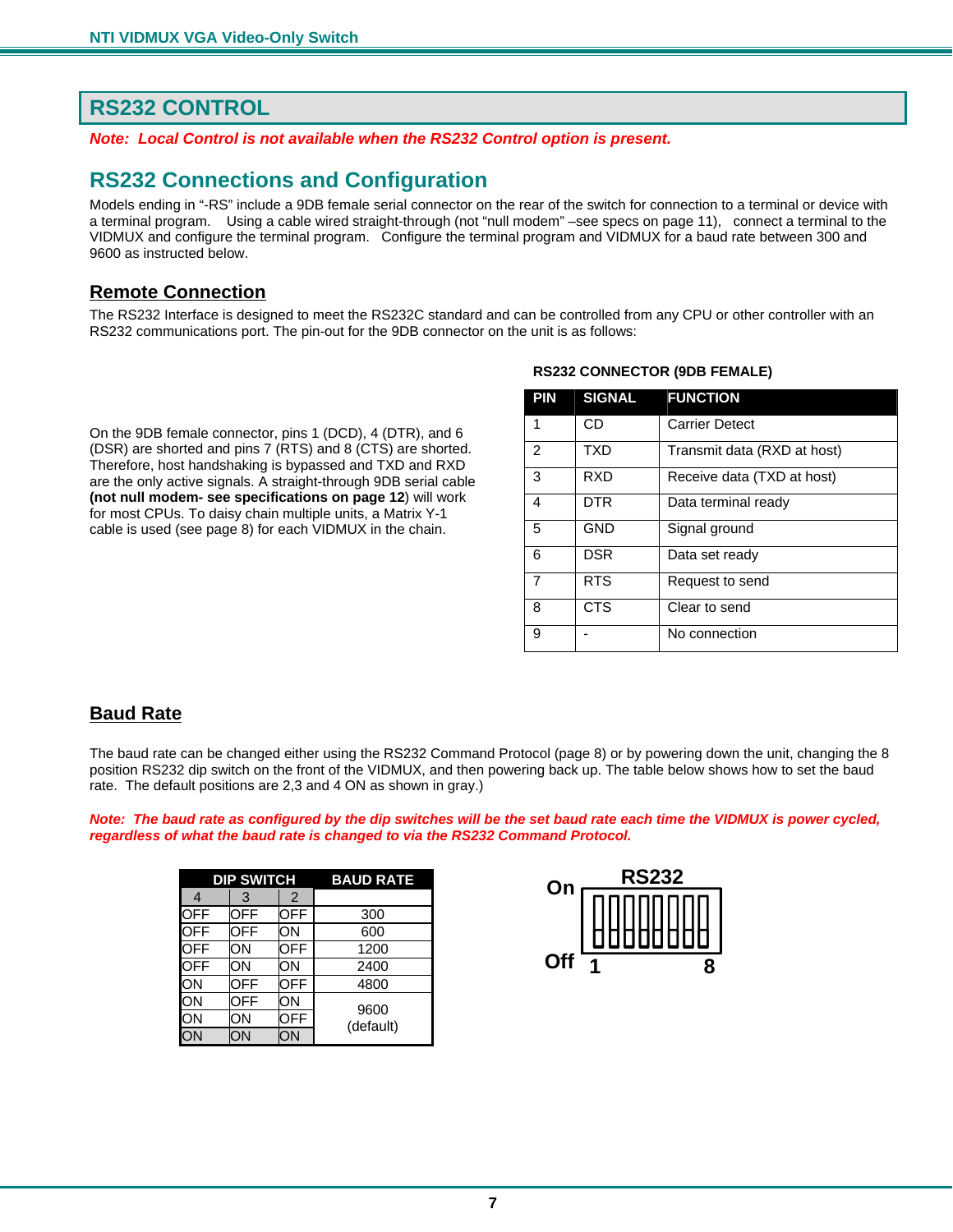#### <span id="page-10-0"></span>**Unit Address**

To allow multiple units to be controlled from a single CPU port, the RS232 control interface is designed to allow "daisy chaining" up to 15 units. By setting the appropriate RS232 dip switches, each unit can be given a unique address (1-15). Then the unit will only respond to commands on the bus if its address is embedded in the command. Use the table below to set the unit address. The default switch positions are 5 ON, 6 OFF, 7 OFF, and 8 OFF (shown in gray).

| <b>DIP SWITCH</b> |     |     |     | <b>UNIT ADDRESS</b> |
|-------------------|-----|-----|-----|---------------------|
| 8                 | 7   | 6   | 5   |                     |
| OFF               | OFF | OFF | OFF | $0$ (not valid)     |
| OFF               | OFF | OFF | ΟN  | (default)<br>1      |
| OFF               | OFF | OΝ  | OFF | 2                   |
| OFF               | OFF | ΟN  | ΟN  | 3                   |
| OFF               | ΟN  | OFF | OFF | 4                   |
| OFF               | ΟN  | OFF | ΟN  | 5                   |
| OFF               | ΟN  | ON  | OFF | 6                   |
| <b>OFF</b>        | ΟN  | ΟN  | ΟN  | 7                   |
| ΟN                | OFF | OFF | OFF | 8                   |
| ΟN                | OFF | OFF | ΟN  | 9                   |
| ΟN                | OFF | ON  | OFF | 10                  |
| ΟN                | OFF | ΟN  | ΟN  | 11                  |
| ΟN                | ΟN  | OFF | OFF | 12                  |
| ΟN                | ΟN  | OFF | ΟN  | 13                  |
| ΟN                | ΟN  | OΝ  | OFF | 14                  |
| ΟN                | ΟN  | ΟN  | ΟN  | 15                  |



#### <span id="page-10-1"></span>**Loop Back Dipswitch**

Dipswitch 1 is the Loop Back dipswitch and should always be set to ON.

*Note: In order to connect multiple VIDMUX units together a Matrix-Y-1 cable must be used. (See Fig. 6.) See Fig. 7 for the pinout of the Matrix-Y-1 cable. The Matrix-Y-1 cable is available from Network Technologies Inc.* 



<span id="page-10-3"></span><span id="page-10-2"></span> **Figure 6- RS232 connection with Matrix-Y-1 cable** 

#### **Wiring Schematic of Matrix-Y-1 cable**



 **Figure 7- Pinout of Matrix-Y-1 cable**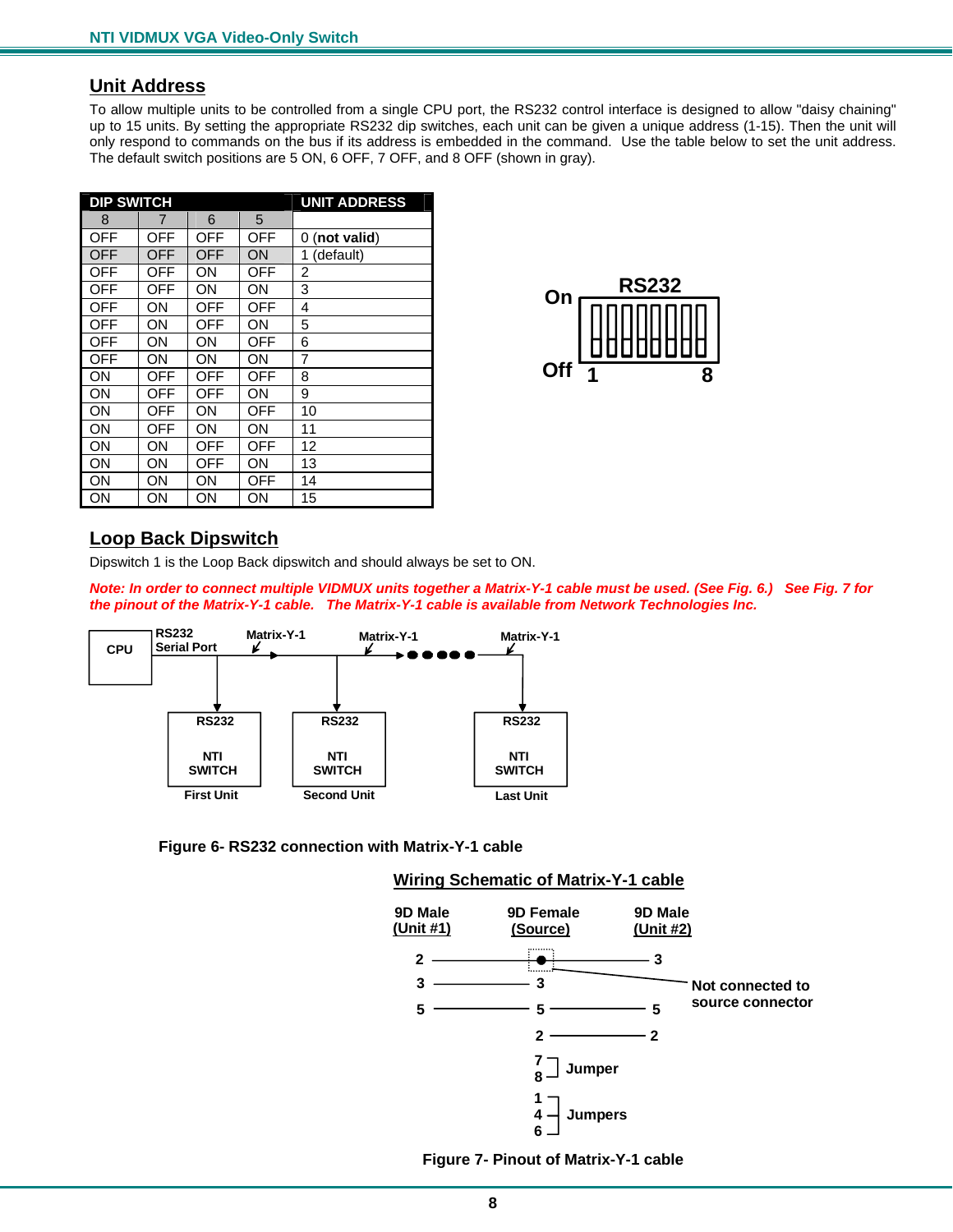## <span id="page-11-0"></span>**Command Protocol**

CPU controller commands supported by the unit are defined below. All commands should be terminated with a <CR> (carriage return). All characters in the command string should be upper case, and all numbers below 10 should have a leading 0 (ex:  $1 =$ 01).

*Note: Alternatively, the user may use the NTI Switch Control Program or SerTest to control the VIDMUX via RS232 (see pages 10 and 11).* 

**Legend**: (All numbers must be two digits)

| <b>SW</b>  |   | Switch (01-15) (Unit Address)    |
|------------|---|----------------------------------|
| BR         |   | Baud Rate Code (3,6,12,24,48,96) |
| <b>OP</b>  |   | Output Port (01)                 |
| IP         | ٠ | Input Port (01-MAXINPUTS)        |
| $<$ CR $>$ |   | Carriage Return (Hex 0xD)        |

#### **Command Definitions**

| <b>Command</b><br><b>String</b> | <b>Good Response</b>                  | <b>Description</b>                                                                                                           |  |
|---------------------------------|---------------------------------------|------------------------------------------------------------------------------------------------------------------------------|--|
| CS SW, IP, OP                   | $*<$ CR $>$                           | Connect One Output Port To Input Port                                                                                        |  |
| CA SW, IP                       | $*<$ CR $>$                           | Connect All Output Ports To Input Port                                                                                       |  |
| RO SW, OP                       | * <cr>IP<cr></cr></cr>                | Read Connection For Output/User Port                                                                                         |  |
| <b>CB 00, BR</b>                | None                                  | Change baud rate of serial line<br>BR=03(00),06(00),12(00),24(00),48(00),96(00)<br>Factory default is 9,600 (see note below) |  |
| RS SW                           | $*<$ CR $>$                           | <b>Internal Reset</b>                                                                                                        |  |
| <b>RV SW,00</b>                 | * <cr>string\0<cr></cr></cr>          | Read NTI Version String                                                                                                      |  |
| <b>RU SW</b>                    | * <cr>IP,OP<cr></cr></cr>             | <b>Read Unit Size</b>                                                                                                        |  |
| <b>SS SW,00</b>                 | $*<$ CR $>$                           | Disable Autostatus feature (see page 10)                                                                                     |  |
| <b>SS SW,01</b>                 | $*<$ CR $>$                           | Enable Autostatus feature (see page 10)                                                                                      |  |
| GO SW, OP                       | * <cr>go SW,OP:IP<cr></cr></cr>       | Read connection of a Output Port to Input Port                                                                               |  |
| Ss SW, OP, DWT                  | $*<$ CR $>$                           | Set Scan Mode dwell time for specific Output port<br>DWT values: 000-255<br>See page 10 for more info.                       |  |
| Gs SW, OP                       | $*<$ CR $>$<br>DWT <cr></cr>          | Read scan mode dwell time setting for an Output port<br>DWT values: 000-255                                                  |  |
| Sa SW, OP                       | $*<$ CR $>$                           | Add all inputs to scan list of output port                                                                                   |  |
| Sc SW, OP                       | $*<$ CR $>$                           | Remove all inputs from scan list of output port                                                                              |  |
| S+ SW, OP, IP                   | $*<$ CR $>$                           | Add individual input to Scan List of output port                                                                             |  |
| S-SW, OP, IP                    | $*<$ CR $>$                           | Remove individual input from Scan List of output port                                                                        |  |
| Sx SW, OP                       | * <cr>000X0XXX0000XXX&lt;<br/>CR</cr> | Inspect the Scan List (o=skip x=don't skip)                                                                                  |  |
| SM SW, OP                       | $*<$ CR $>$                           | Toggle Scan mode ON/OFF for specific output port                                                                             |  |

If the syntax of a command is incorrectly entered, the command will be ignored or the switch will answer with a bad response  $? < CR$ .

*Note: The baud rate as changed via RS232 will hold only until the VIDMUX is power cycled. On power-up, the VIDMUX*  will resume the baud rate as configured via the dipswitches on the VIDMUX (see page 7). To make a lasting baud rate *change, adjust the dipswitch positions as indicated in the baud rate chart (page 7).*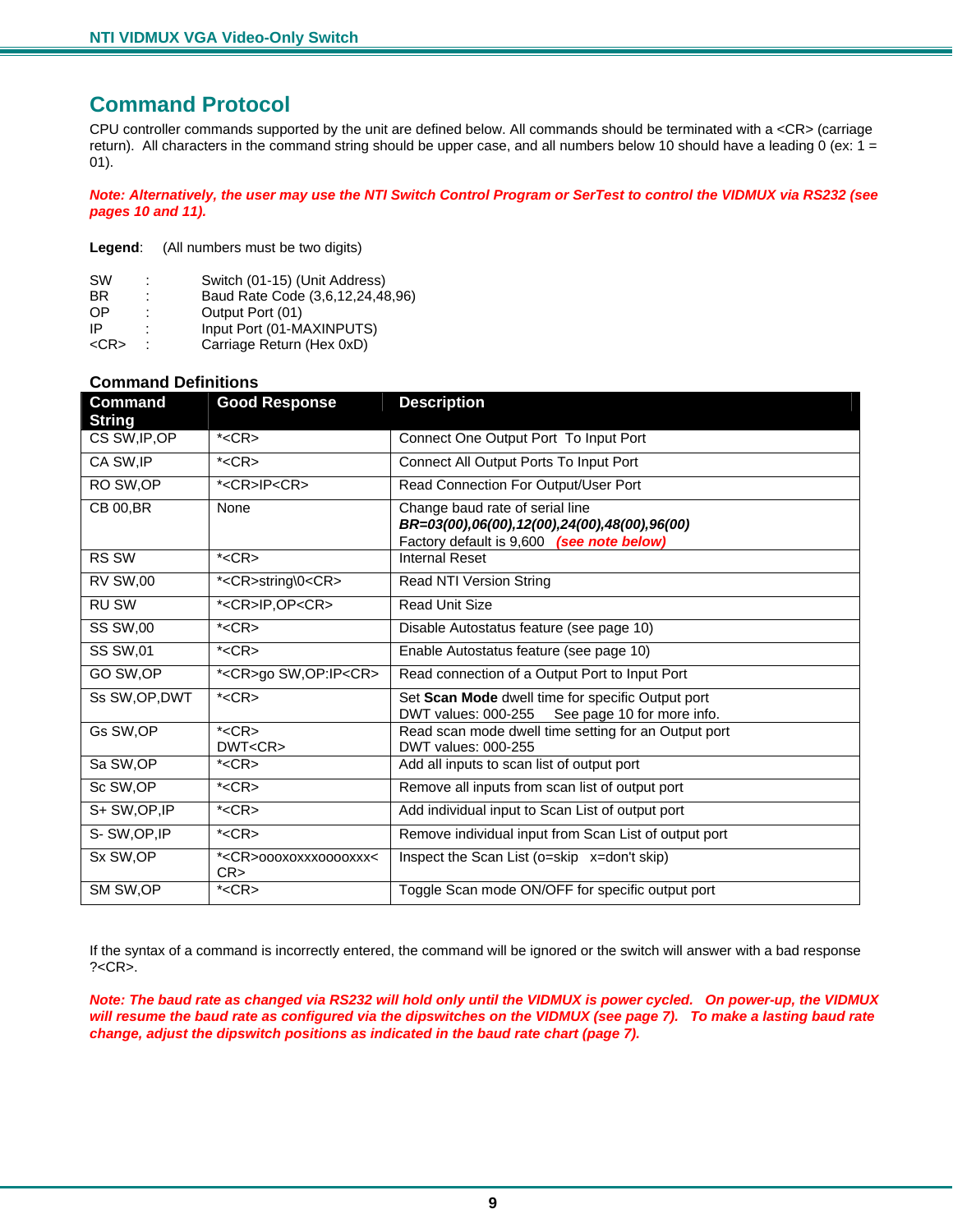#### <span id="page-12-0"></span>**Autostatus**

When Autostatus is enabled, any output-to-input connection change in the VIDMUX will cause an Autostatus message to be sent via RS232 to the administrator. The format of the message will be "pc SW,OP:IP<CR>"

Example of an Autostatus message:

pc 01,01:04<CR>

which means "At the switch with unit address 01, the output (01) has changed connection to input 04."

#### *Notes: Any message to the administrator will be delayed by any RS232 traffic being received by the switch from the administrator.*

 *Autostatus must be disabled before using SerTest or the NTI Switch Control Program (below).* 

By default, Autostatus is disabled and must be manually enabled. Autostatus is also disabled any time the power to the VIDMUX is interrupted.

#### <span id="page-12-1"></span>**Scan Mode**

Scan Mode causes an output port to automatically switch from one input port to the next consecutive input port after a specified period of time (referred to as the dwell time). Port switching will continue indefinitely and no ports will be skipped, whether there are video sources connected to them or not. If desired, the VIDMUX can be configured to skip the scanning of specific ports by removing them from the scan list using the RS232 Command Protocol (page 9).

Dwell time settings can be any value from 0 seconds (000) to 255 seconds; however, a setting of 000 seconds will result in a 1 second (minimum) dwell time for that output port. The default dwell time value is 5 seconds.

The scan list is retained in memory.

## <span id="page-12-2"></span>**NTI Switch Control Program For Windows 9X, NT, 2000, XP, Vista, 7, 8 and 10**

The NTI Switch Control Program is an easy and powerful graphical program that controls NTI switches through an RS232 interface. The NTI Switch Control Program can be downloaded from http://www.networktechinc.com/vidsw-pc.html#tab-5.

To install the NTI Switch Control Program after downloading

- 1. Locate the *Setup.exe* in the directory the program was downloaded to and double-click on it
- 2. Follow the instructions on the screen

The NTI Switch Control Program performs best on monitors set to a screen resolution of at least 800 X 600. Instruction for using the NTI Switch Control Program is available by opening "MSCP Help" in the "NTI" program group once the program has been installed and is open on the screen.

*Note: The NTI Switch Control Program is used with 9600 baud rate only.* 

To open "MSCP Help" from the Windows desktop

- **1.** Click on **START**
- **2.** Click on **PROGRAMS**
- **3.** Click on **NTI**
- **4.** Click on **MSCP Help**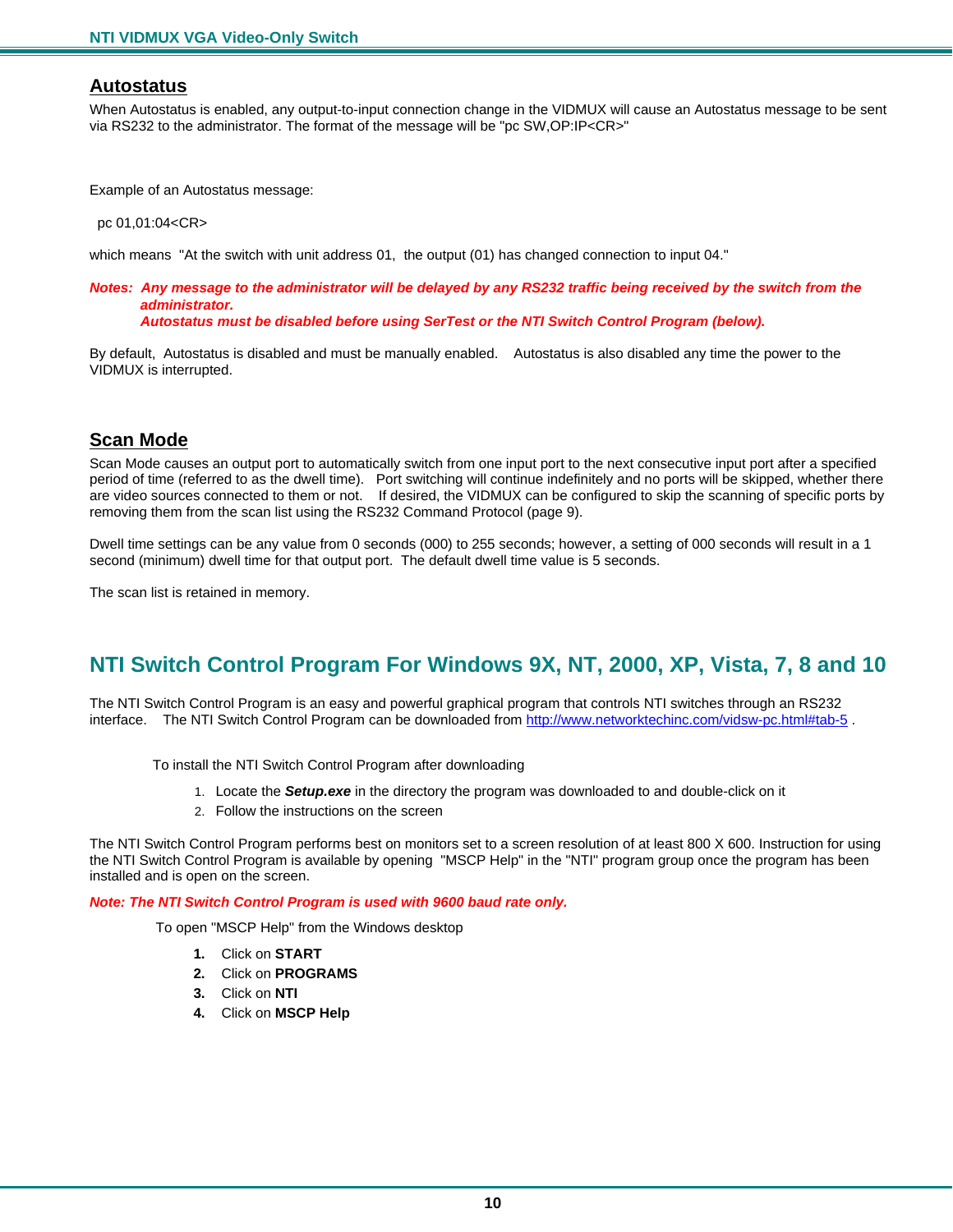## <span id="page-13-0"></span>**SerTest- RS232 Interface Test Program**

This software allows a user to test the functions of an NTI server switch, video switch, matrix switch or Multi-user/Multi-platform switch RS232 interface. The program SERTEST along with the NTI Switch Control Program (page 10) is installed from the CD packaged with this switch. SERTEST generates a main menu with the 4 selections described below:

#### <span id="page-13-1"></span>**Main Options**

- 
- Matrix Operations send commands to the VIDMUX.
- Ethernet Operations set Ethernet connection variables (not applicable to VIDMUX)
	- Setup Options set COM port, baud rate, and unit address
	-
- About SerTest display the program version
- **Matrix Operations**

<span id="page-13-2"></span>

| <b>Key</b>      | <b>Selection</b>                                 | <b>Description</b>                                                  |
|-----------------|--------------------------------------------------|---------------------------------------------------------------------|
| 1)              | Connect Video Output/monitor to an Input/Source  | - connect an output to an input                                     |
| 2)              | Connect All Video Outputs/monitors to an         | - connect all outputs to an input                                   |
|                 | Input/source                                     |                                                                     |
| 3)              | Connect Audio Output/User to an Input/CPU        | - connect an output to an input (audio ports only)                  |
| 4)              | Connect All Audio Outputs/Users to an Input      | - connect all outputs to an input (audio ports only)                |
| $\overline{5)}$ | Change Mute Status for Audio Output/User (not    | - mute or un-mute the Audio port output                             |
|                 | applicable to this unit)                         |                                                                     |
| 6)              | Change Volume for Audio Output/User (not         | - change Audio port output volume                                   |
|                 | applicable to this unit)                         |                                                                     |
| 7)              | Read Connection for Video Output/Monitor         | -read the connection of a specific video output                     |
| 8)              | Read Connection for Audio Output/User            | -read the connection of a specific audio output                     |
| 9)              | Read Mute and Volume for Audio Output/User       | - read the volume and the mute status of the specified audio output |
| a)              | Save I/O Connections into Unit Memory            | -save the connections into switch memory bank                       |
| b)              | Restore I/O Connections from Unit Memory         | -restore the connections from switch memory bank                    |
| $\mathbf{c}$    | Change All Units Baud Rate (9600/COM1:)          | -change RS-232 Baud rate of all switches                            |
|                 |                                                  | -the current baud rate and serial port are displayed in parentheses |
| d)              | <b>Reset Unit</b>                                | - send a reset command to the switch                                |
|                 |                                                  | - the current unit address is displayed in parentheses              |
| e)              | <b>Reset All Units</b>                           | - send an internal reset command to all switches                    |
| f)              | <b>Read Unit Size</b>                            | - read the switch size (number of inputs and outputs)               |
| g)              | Read Unit Version/Revision String                | -read a string containing the switch version, type, and size        |
| $\overline{h}$  | Save All Units I/O Connections into Units Memory | -save the connections into switch memory bank, command for all      |
|                 |                                                  | switches                                                            |
| i)              | Restore All Units I/O Connections from Units     | -restore the connections from switch memory bank, command for all   |
|                 | Memory                                           | switches                                                            |

**Selections in the "Key" column that are gray are not applicable to this product.** 

#### <span id="page-13-3"></span>**Setup Options**

| <b>Key</b> | Selection                 | <b>Description</b>                                       |  |
|------------|---------------------------|----------------------------------------------------------|--|
|            | select Com port current:  | - select PC serial port                                  |  |
|            | (COM1)                    | - the current PC serial port is displayed in parentheses |  |
| 2)         | select Baud rate current: | - select PC serial port baud rate                        |  |
|            | (9600)                    | - the current baud rate is displayed in parentheses      |  |
| 3)         | set unit Address current: | - select the unit address                                |  |
|            | (1)                       | - the current address is displayed in parentheses        |  |

For any selection that requires user input, the user is prompted. When commands are sent to the VIDMUX, the command string and VIDMUX responses are echoed to the screen. All commands generated by the program are formatted according to the information provided in sections above. If any transmission problems are detected, an error message is displayed.

Press <Esc> or <Enter> to back out to the main menu and press again to exit.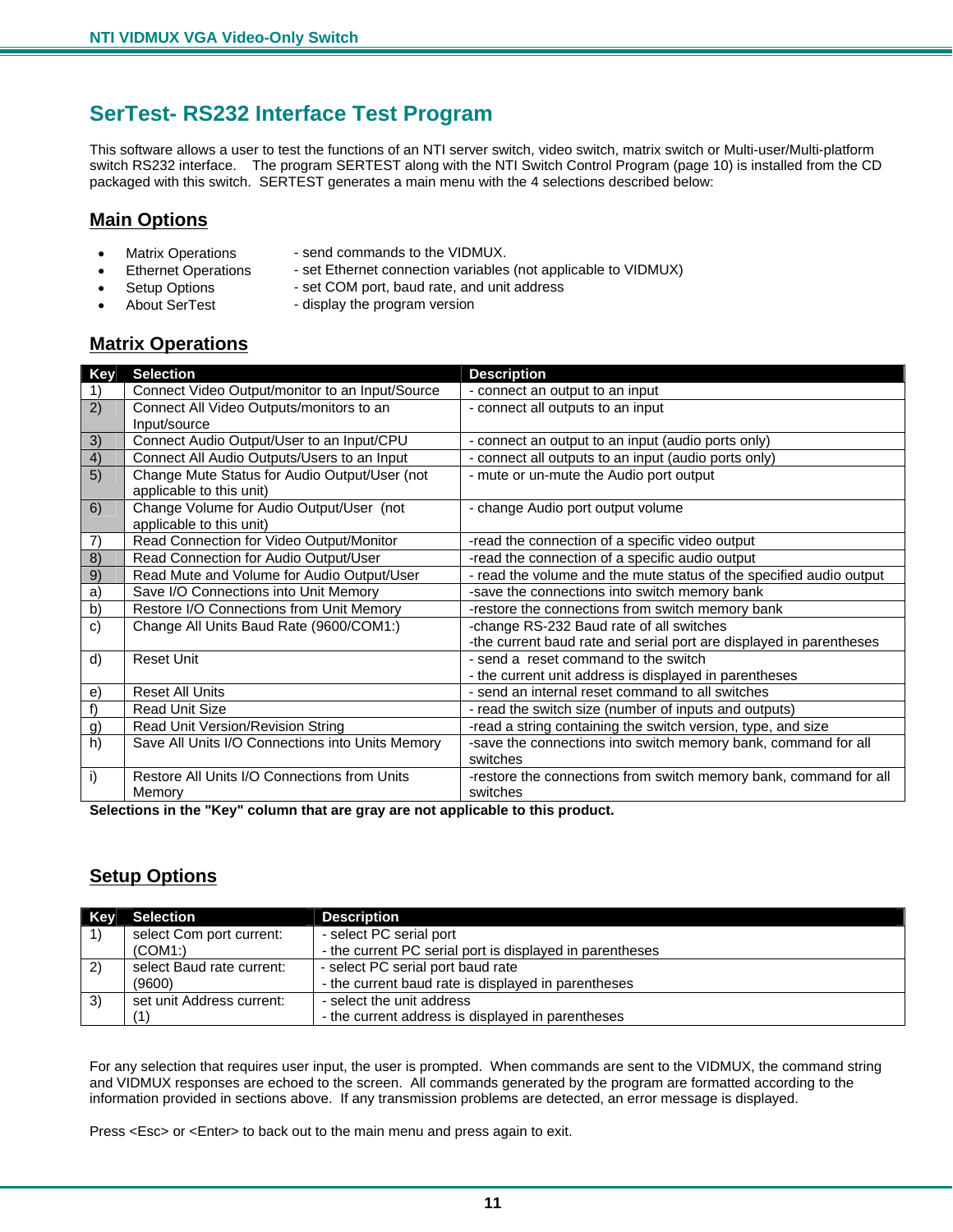## <span id="page-14-0"></span>**AUDIO SUPPORT**

Models with audio support (SE-AV-xx-L/RS) include connections for audio sources and an output device. Audio from either the same sources as the video or from separate sources will be heard through devices such as self-powered stereo speakers or headphones. Connections to "AUDIO IN" ports will switch at the same time as like-numbered "VIDEO" ports when controlling the switch using the front panel (SE-AV-x-L) or when using RS232 control (SE-AV-x-RS). For example, if "VIDEO 1" is switched to "VIDEO 2", then "AUDIO IN 1" will also switch to "AUDIO IN 2".

## <span id="page-14-1"></span>**SPECIFICATIONS FOR STRAIGHT-THROUGH RS232 SERIAL CABLE**

#### **VIDMUX to PS2 CPU (9 PIN)**

| <b>VIDMUX</b>   |      |                  |          | <b>PS/2 CPU</b> |
|-----------------|------|------------------|----------|-----------------|
| pin<br>9        |      | <b>Signal</b>    | pin<br>9 |                 |
| <b>Function</b> | Pin# | <b>Direction</b> | Pin#     | <b>Function</b> |
| <b>RxD</b>      | 3    |                  | 3        | <b>TxD</b>      |
| <b>TxD</b>      | 2    |                  | 2        | <b>RxD</b>      |
| <b>CTS</b>      |      |                  |          | <b>RTS</b>      |
| <b>RTS</b>      | 8    |                  | 8        | <b>CTS</b>      |
| <b>DSR</b>      | 4    |                  |          | <b>DTR</b>      |
| <b>DTR</b>      | 6    |                  | 6        | <b>DSR</b>      |
| SG              | 5    |                  | 5        | SG              |



Terminals 7 and 8 are jumpered together and terminals 4 and 6 are jumpered together.

## **TECHNICAL SPECIFICATIONS**

<span id="page-14-2"></span>

| <b>Video</b>                           |                                |  |
|----------------------------------------|--------------------------------|--|
| <b>Video Resolution</b>                | 1920x1200 @ 60Hz               |  |
| <b>Video Bandwidth</b>                 | 230 MHz                        |  |
| <b>Video Connectors</b>                | 15HD female connectors         |  |
| RS232 Connector ("-RS"<br>models only) | 9DB female connector           |  |
| <b>Audio</b>                           |                                |  |
| Input Frequency                        | 20Hz to 20kHz, +/- 0.5dB       |  |
| Input Amplitude (max.)                 | 5000 mV peak to peak           |  |
| <b>IMD</b>                             | $-80$ dB                       |  |
| Output Load                            | 32 ohm head phone              |  |
| <b>Output Current</b>                  | $+/- 250$ mA max               |  |
| <b>General</b>                         |                                |  |
| Power                                  | 120VAC or 240VAC @ 50 or 60 Hz |  |
| Size (In.) WxDxH                       | $11 \times 6 \times 1.75$      |  |
| $(4 & 8 & 8$ port model)               |                                |  |
| Size (In.) WxDxH                       |                                |  |
| 16 port desktop model                  | $11 \times 6 \times 3.5$       |  |
| 16 port rackmount                      | $19 \times 6 \times 1.75$      |  |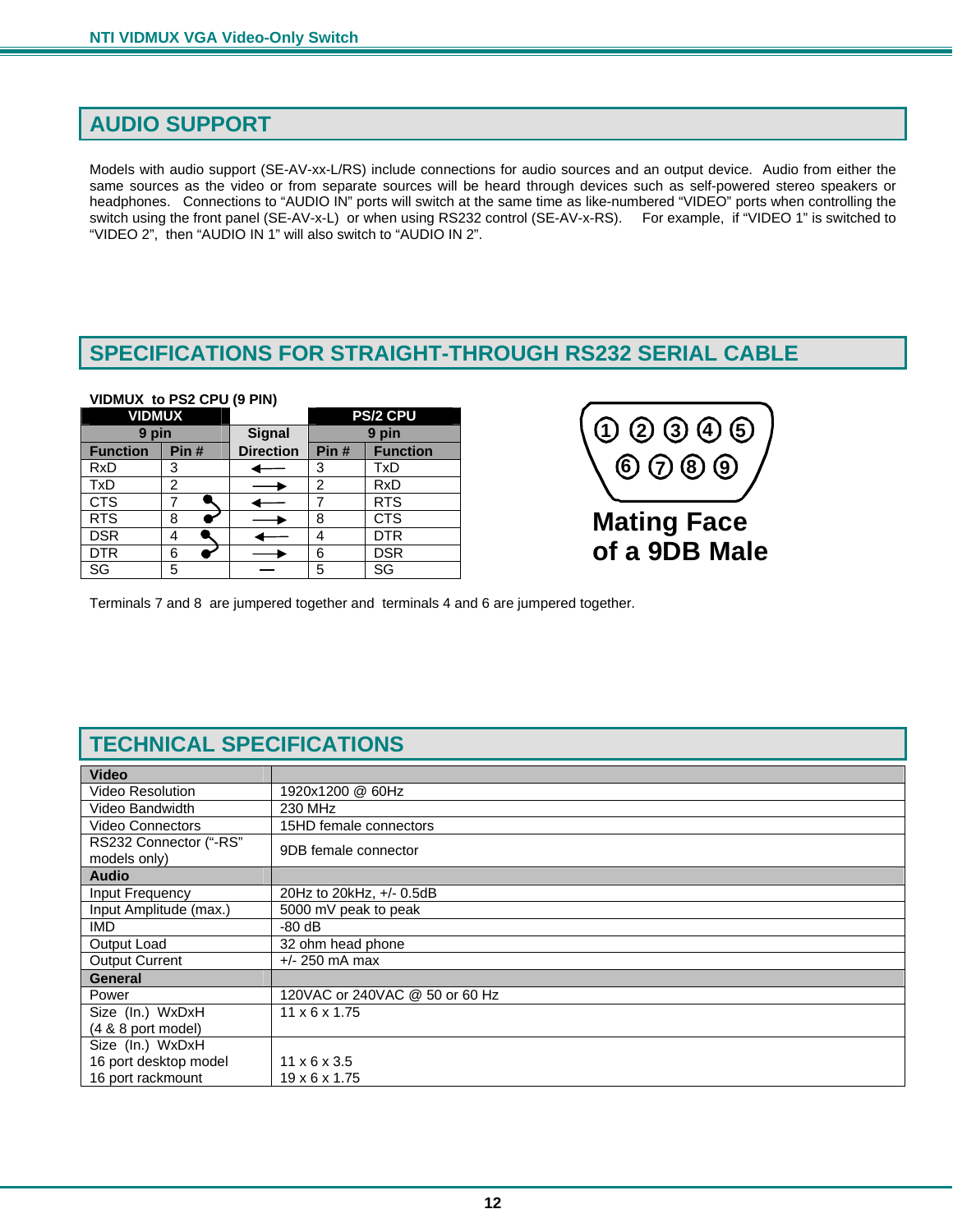## <span id="page-15-0"></span>**TROUBLESHOOTING**

Each and every piece of every product produced by Network Technologies Inc is 100% tested to exacting specifications. We make every effort to insure trouble-free installation and operation of our products. If problems are experienced while installing this product, please look over the troubleshooting chart below to see if perhaps we can answer any questions that arise If the answer is not found in the chart, a solution may be found in the knowledgebase on our website at <http://information.networktechinc.com/jive/kbindex.jspa> or please call us directly at (**800) 742-8324 (800-RGB-TECH)** or **(330)** 

**562-7070** and we will be happy to assist in any way we can.

| <b>Problem</b>                       | <b>Cause</b>                                              | <b>Solution</b>                                                                                                                                                                                                                                              |
|--------------------------------------|-----------------------------------------------------------|--------------------------------------------------------------------------------------------------------------------------------------------------------------------------------------------------------------------------------------------------------------|
| Video Error                          | Poor cable connection                                     | Check cable connections on video source and switch.                                                                                                                                                                                                          |
| Video changes ports<br>automatically | Unit is in Scan Mode                                      | Press Scan Mode button on VIDMUX front panel. Scan<br>Mode LED should now be OFF                                                                                                                                                                             |
| No RS232 communications              | • Baud rate not correct                                   | • Verify VIDMUX and terminal are set to same baud rate<br>Set DIP switches 2,3,4 to ON for 9600.                                                                                                                                                             |
|                                      | • Wrong cable used                                        | • Use straight-thru cable (see page 4)                                                                                                                                                                                                                       |
| No response to RS232<br>commands     | Improper protocol                                         | Verify command string is as described on page 8.<br>Try using<br>the NTI Switch Control Program (page 10)                                                                                                                                                    |
| Unable to listen to Audio            | Wrong connection<br>٠<br>Volume control<br>CPU connection | • Check audio cable is connected to same port number<br>where active video connection is made.<br>• Check volume control setting on the CPU<br>• Check that connection between active CPU and AUDIO IN<br>is proper and proper audio port is selected on CPU |
| Some audio-video ports are           | Particular port configured to be                          | Change status from skip to no skip in the scan list                                                                                                                                                                                                          |
| not selected during scan             | skipped in scan list                                      | (see command chart on page 9)                                                                                                                                                                                                                                |
| Newly set baud rate                  | The desired baud rate was set using                       | To change baud rate such that it is unchanged after power                                                                                                                                                                                                    |
| changes after power cycle            | RS232 (see page 9)                                        | cycling, change dip switch settings (see page 7).                                                                                                                                                                                                            |
| The audio-video cannot be            | At power up, the default port selection                   | Make a port selection back to the desired port                                                                                                                                                                                                               |
| heard/seen after power               | is Port 1 and a different port was                        |                                                                                                                                                                                                                                                              |
| cycle                                | connected before the power cycle                          |                                                                                                                                                                                                                                                              |